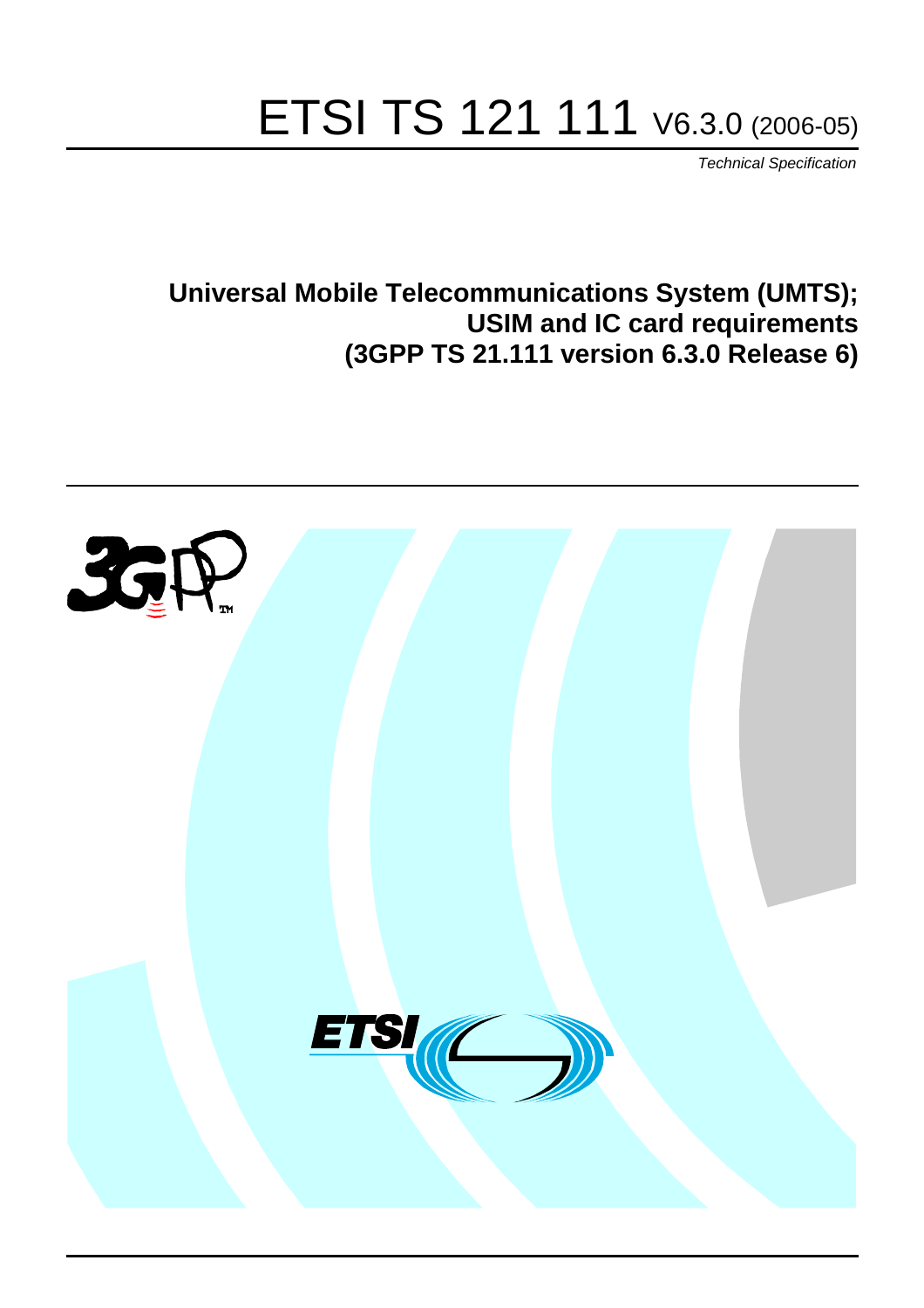Reference RTS/TSGC-0621111v630

> Keywords UMTS

#### **ETSI**

#### 650 Route des Lucioles F-06921 Sophia Antipolis Cedex - FRANCE

Tel.: +33 4 92 94 42 00 Fax: +33 4 93 65 47 16

Siret N° 348 623 562 00017 - NAF 742 C Association à but non lucratif enregistrée à la Sous-Préfecture de Grasse (06) N° 7803/88

#### **Important notice**

Individual copies of the present document can be downloaded from: [http://www.etsi.org](http://www.etsi.org/)

The present document may be made available in more than one electronic version or in print. In any case of existing or perceived difference in contents between such versions, the reference version is the Portable Document Format (PDF). In case of dispute, the reference shall be the printing on ETSI printers of the PDF version kept on a specific network drive within ETSI Secretariat.

Users of the present document should be aware that the document may be subject to revision or change of status. Information on the current status of this and other ETSI documents is available at <http://portal.etsi.org/tb/status/status.asp>

If you find errors in the present document, please send your comment to one of the following services: [http://portal.etsi.org/chaircor/ETSI\\_support.asp](http://portal.etsi.org/chaircor/ETSI_support.asp)

#### **Copyright Notification**

No part may be reproduced except as authorized by written permission. The copyright and the foregoing restriction extend to reproduction in all media.

> © European Telecommunications Standards Institute 2006. All rights reserved.

**DECT**TM, **PLUGTESTS**TM and **UMTS**TM are Trade Marks of ETSI registered for the benefit of its Members. **TIPHON**TM and the **TIPHON logo** are Trade Marks currently being registered by ETSI for the benefit of its Members. **3GPP**TM is a Trade Mark of ETSI registered for the benefit of its Members and of the 3GPP Organizational Partners.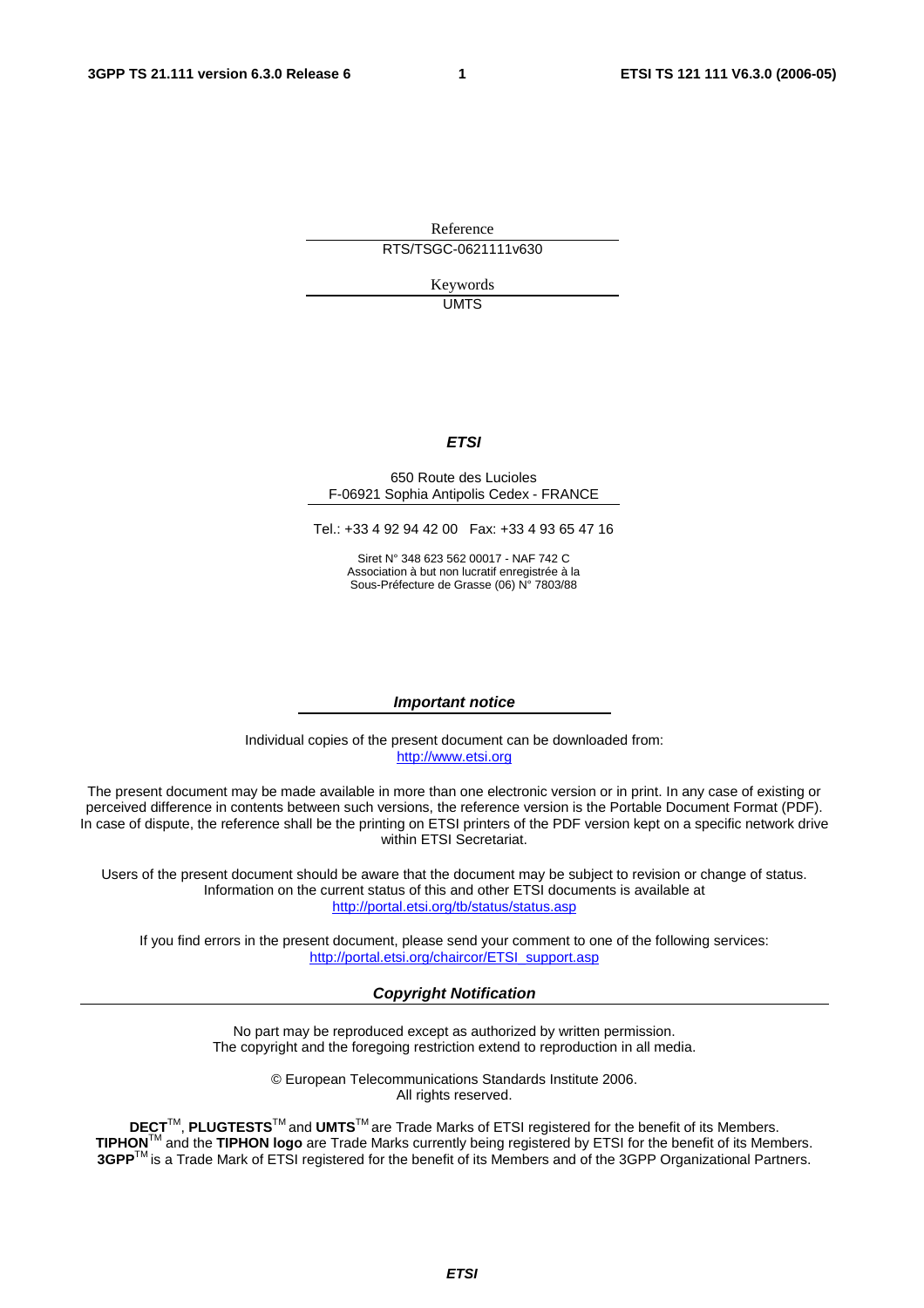### Intellectual Property Rights

IPRs essential or potentially essential to the present document may have been declared to ETSI. The information pertaining to these essential IPRs, if any, is publicly available for **ETSI members and non-members**, and can be found in ETSI SR 000 314: *"Intellectual Property Rights (IPRs); Essential, or potentially Essential, IPRs notified to ETSI in respect of ETSI standards"*, which is available from the ETSI Secretariat. Latest updates are available on the ETSI Web server ([http://webapp.etsi.org/IPR/home.asp\)](http://webapp.etsi.org/IPR/home.asp).

Pursuant to the ETSI IPR Policy, no investigation, including IPR searches, has been carried out by ETSI. No guarantee can be given as to the existence of other IPRs not referenced in ETSI SR 000 314 (or the updates on the ETSI Web server) which are, or may be, or may become, essential to the present document.

### Foreword

This Technical Specification (TS) has been produced by ETSI 3rd Generation Partnership Project (3GPP).

The present document may refer to technical specifications or reports using their 3GPP identities, UMTS identities or GSM identities. These should be interpreted as being references to the corresponding ETSI deliverables.

The cross reference between GSM, UMTS, 3GPP and ETSI identities can be found under <http://webapp.etsi.org/key/queryform.asp>.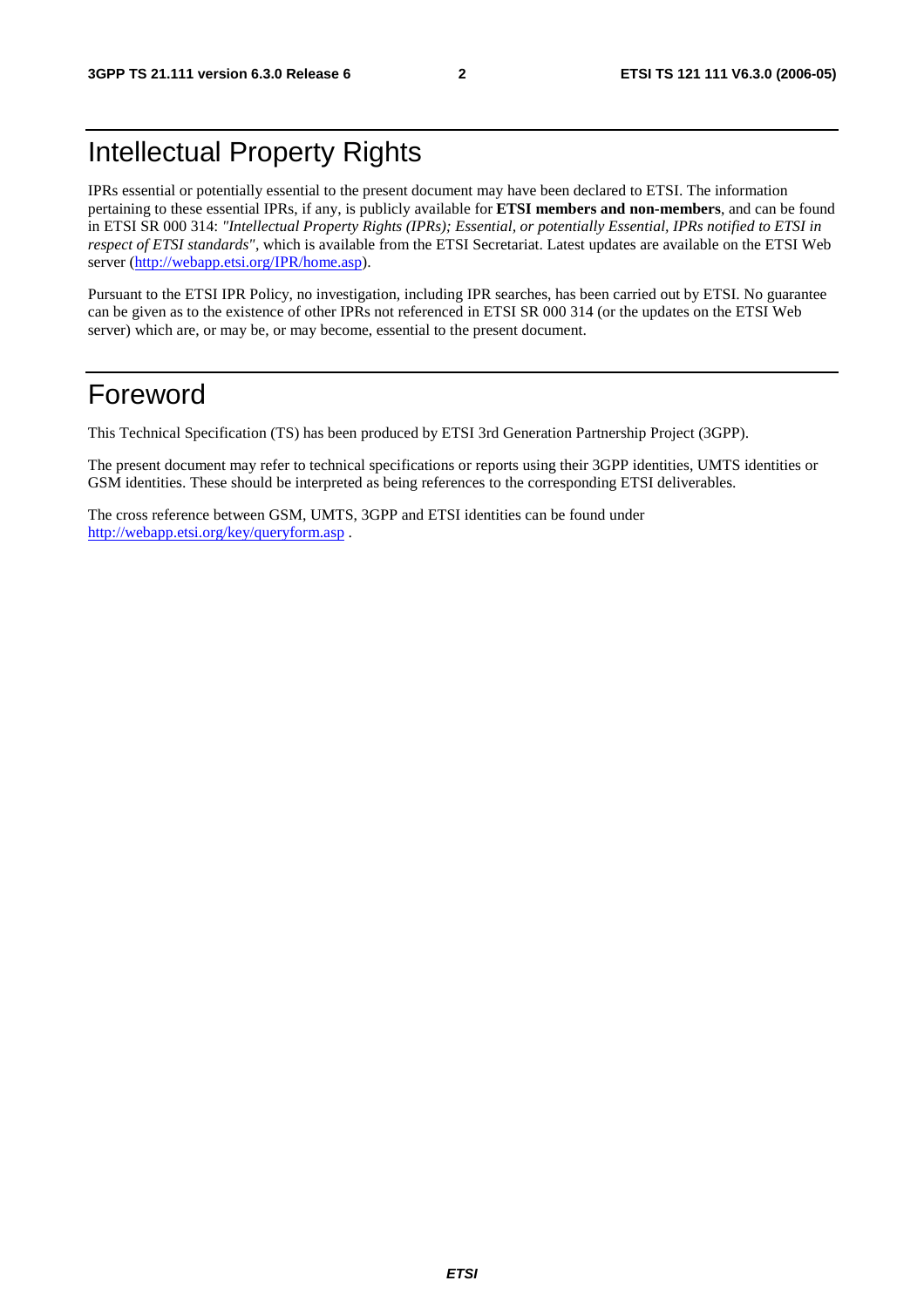$\mathbf{3}$ 

# Contents

| 1                |       |      |  |  |  |  |  |
|------------------|-------|------|--|--|--|--|--|
| 2                |       |      |  |  |  |  |  |
| 2.1              |       |      |  |  |  |  |  |
| 2.2.             |       |      |  |  |  |  |  |
| 3<br>3.1         |       |      |  |  |  |  |  |
| 3.2<br>3.3       |       |      |  |  |  |  |  |
|                  |       |      |  |  |  |  |  |
| 4                |       |      |  |  |  |  |  |
| 5                |       |      |  |  |  |  |  |
| 5.1<br>5.2       |       |      |  |  |  |  |  |
| 5.3              |       |      |  |  |  |  |  |
| 5.4              |       |      |  |  |  |  |  |
| 5.5              |       |      |  |  |  |  |  |
| 5.6<br>5.7       |       |      |  |  |  |  |  |
| 6                |       |      |  |  |  |  |  |
| 6.1              |       |      |  |  |  |  |  |
| 6.2              |       |      |  |  |  |  |  |
| 7                |       |      |  |  |  |  |  |
| 7.1              |       |      |  |  |  |  |  |
| 7.2<br>7.3       |       |      |  |  |  |  |  |
| 7.4              |       |      |  |  |  |  |  |
| 7.5              |       |      |  |  |  |  |  |
| 8                |       |      |  |  |  |  |  |
| 8.1              |       |      |  |  |  |  |  |
| 8.2              |       |      |  |  |  |  |  |
| 9                |       |      |  |  |  |  |  |
| 9.1              | Void. | . 10 |  |  |  |  |  |
| 10               |       |      |  |  |  |  |  |
| 10.1<br>10.2     |       |      |  |  |  |  |  |
| 10.2.1           |       |      |  |  |  |  |  |
| 10.2.2           |       |      |  |  |  |  |  |
| 10.2.3<br>10.2.4 |       |      |  |  |  |  |  |
| 10.2.5           |       |      |  |  |  |  |  |
| 10.2.6           |       |      |  |  |  |  |  |
| 10.2.7           |       |      |  |  |  |  |  |
| 10.3             |       |      |  |  |  |  |  |
| 11<br>11.1       |       |      |  |  |  |  |  |
| 11.2             |       |      |  |  |  |  |  |
|                  |       |      |  |  |  |  |  |
|                  |       |      |  |  |  |  |  |
|                  |       |      |  |  |  |  |  |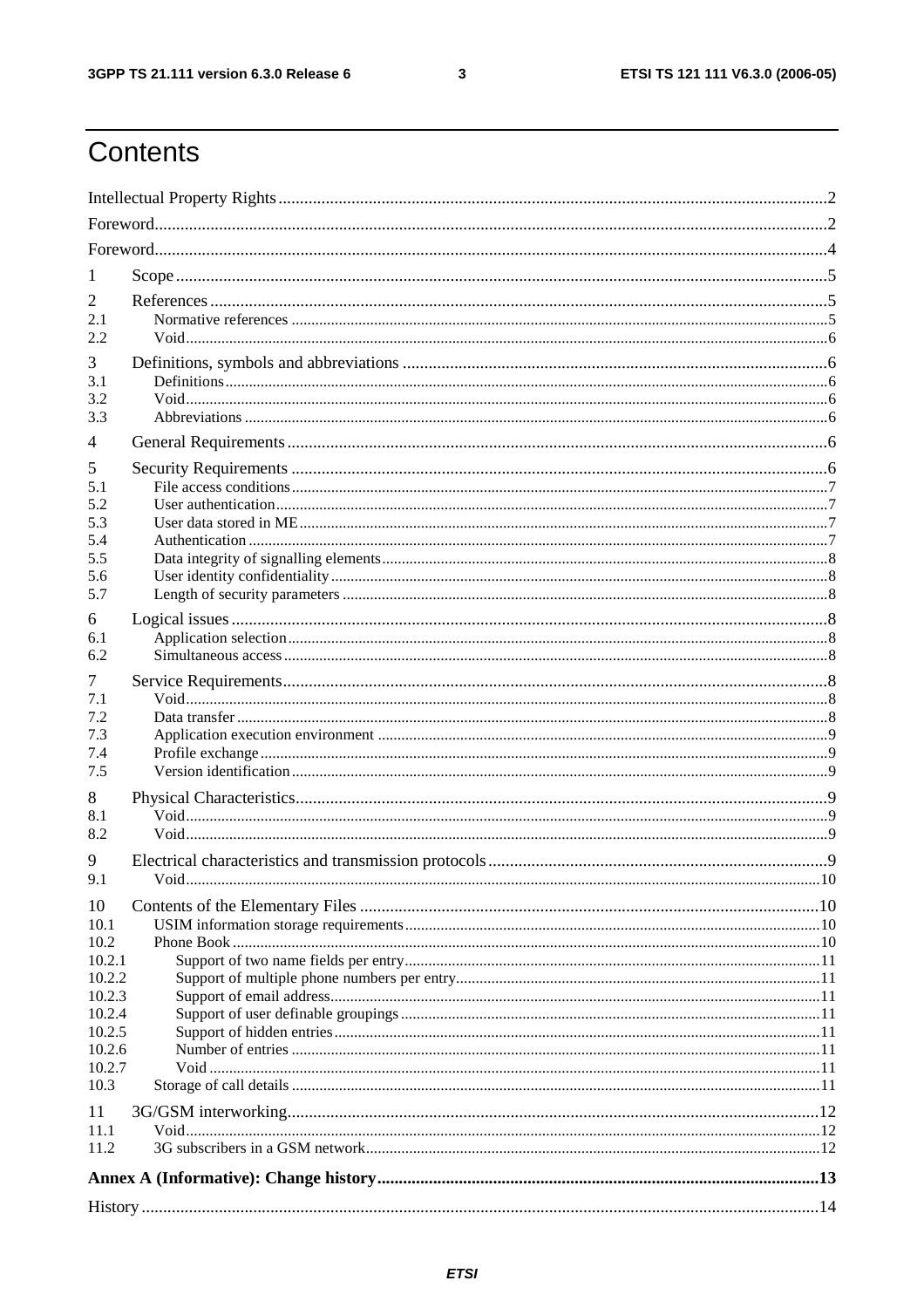### Foreword

This Technical Specification has been produced by the 3GPP.

The contents of the present document are subject to continuing work within the TSG and may change following formal TSG approval. Should the TSG modify the contents of this TS, it will be re-released by the TSG with an identifying change of release date and an increase in version number as follows:

Version x.y.z

where:

- x the first digit:
	- 1 presented to TSG for information;
	- 2 presented to TSG for approval;
	- $\geq$ 3 Indicates TSG approved document under change control.
- y the second digit is incremented for all changes of substance, i.e. technical enhancements, corrections, updates, etc.
- z the third digit is incremented when editorial only changes have been incorporated in the document.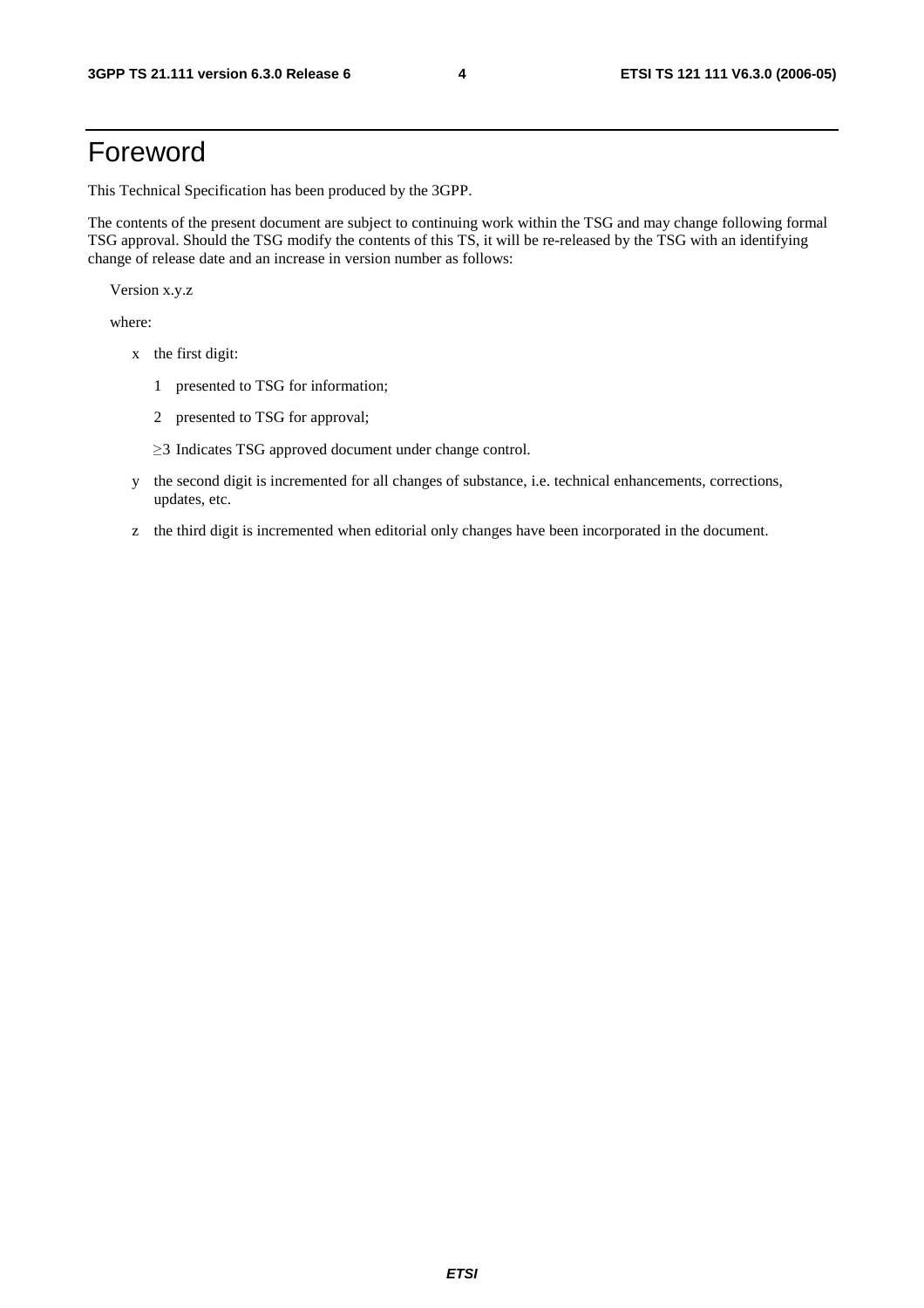### 1 Scope

This document defines the requirements of the USIM (Universal Subscriber Identity Module) and the IC card for 3G (UICC). These are derived from the service and security requirements defined in TS 22.100 [1] and TS 22.101 [2]. The USIM is a 3G application on an IC card. It inter-operates with a 3G terminal and provides access to 3G services. This document is intended to serve as a basis for the detailed specification of the USIM and the UICC, and the interface to the 3G terminal.

### 2 References

#### 2.1 Normative references

The following documents contain provisions which, through reference in this text, constitute provisions of the present document.

- References are either specific (identified by date of publication, edition number, version number, etc.) or non-specific.
- For a specific reference, subsequent revisions do not apply.
- For a non-specific reference, the latest version applies. In the case of a reference to a 3GPP document (including a GSM document), a non-specific reference implicitly refers to the latest version of that document in the same Release as the present document.
- [1] 3GPP TS 22.100: "UMTS phase 1 Release 99".
- [2] 3GPP TS 22.101: "Service principles".
- [3] 3GPP TS 31.101: "UICC-Terminal Interface; Physical and Logical Characteristics".
- [4] Void
- [5] ETSI TS 101.220: "ETSI Numbering System for AIDs".
- [6] 3GPP TS 31.111: "USIM Application Toolkit (USAT)".
- [7] 3GPP TS 33.102: "3G Security: Security Architecture".
- [8] 3GPP TS 51.011, Rel-4: "Specification of the Subscriber Identity Module Mobile Equipment (SIM - ME) interface".
- [9] Void.
- [10] **Void.**
- [11] **Void.**
- [12] ISO/IEC 7816-4 : "Identification cards Integrated circuit cards, Part 4: Organization, security and commands for interchange".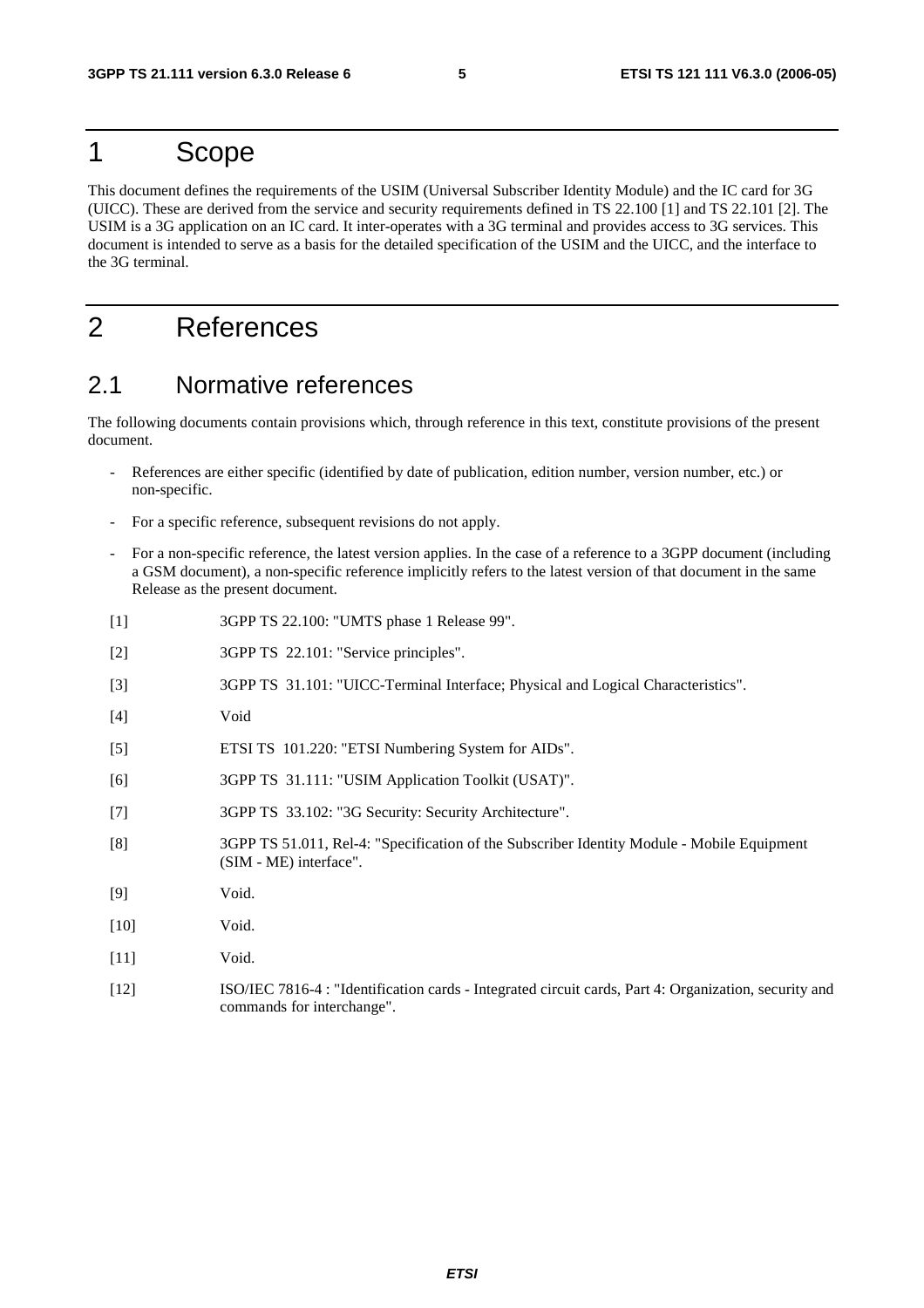#### 2.2 Void

### 3 Definitions, symbols and abbreviations

#### 3.1 Definitions

For the purposes of the present document, the following definitions apply:

#### 3.2 Void

#### 3.3 Abbreviations

For the purposes of the present document, the following abbreviations apply:

| <b>ADN</b>  | <b>Abbreviated Dialling Number</b>              |
|-------------|-------------------------------------------------|
| <b>ATR</b>  | Answer To Reset                                 |
| DF          | Dedicated File                                  |
| EF          | Elementary File                                 |
| <b>ICC</b>  | <b>Integrated Circuit Card</b>                  |
| IK          | Integrity Key                                   |
| <b>IMSI</b> | <b>International Mobile Subscriber Identity</b> |
| ME          | Mobile Equipment                                |
| MF          | Master File                                     |
| <b>PIN</b>  | Personal Identification Number                  |
| <b>PPS</b>  | Protocol and Parameter Selection                |
| <b>SIM</b>  | Subscriber Identity Module                      |
| USIM        | Universal Subscriber Identity Module            |
|             |                                                 |

### 4 General Requirements

The UICC shall be a removable hardware module. The USIM on a UICC shall contain an identity which unambiguously identifies a subscriber.

For access to 3G services, a UICC containing a valid USIM shall be present at all times, other than for emergency calls.

The specifications shall support the security requirements as defined in 33.102 [7].

The USIM shall provide storage for subscription and subscriber related information.

The UICC/USIM may also contain applications which use the features defined in the USIM Application Toolkit specification TS 31.111 [6].

### 5 Security Requirements

The USIM shall be used to provide security features. If the UICC is removed from the 3G terminal, the service shall be terminated immediately. The functions of the USIM include authenticating itself to the network and vice versa, authenticating the user and providing additional security functions as defined in 3G TS 33.102 [7].

The USIM shall be unambiguously identified.

Means shall be provided to prevent fraudulent use of stolen UICCs.

It shall not be possible to access data intended for USIM internal use, e.g. authentication keys.

Further details of the following requirements are given in TS 33.102 [7].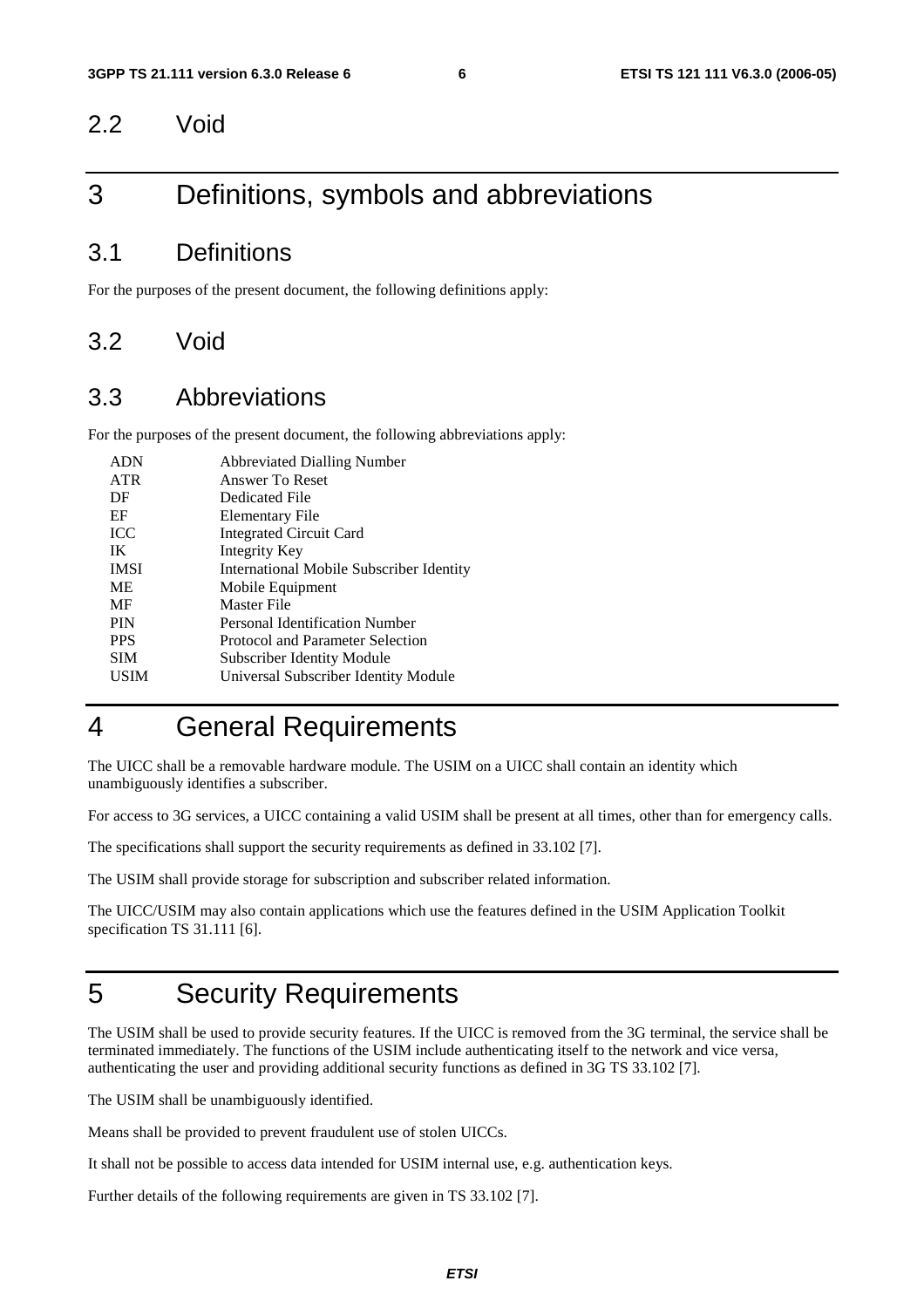### 5.1 File access conditions

Actions, such as READ, UPDATE on UICC data shall be controlled by access conditions. These shall be satisfied prior to the action being performed.

Since a UICC may contain multiple (3G and non-3G) applications, a flexible method of controlling file access shall be provided.

### 5.2 User authentication

The USIM shall support means to authenticate the user, to provide, for example, protection against the use of stolen cards. For the USIM, authentication shall be performed by the verification of a numeric PIN of four (4) to eight (8) decimal digits.

A function to disable user authentication may exist which may be inhibited by the application provider, in which case the user shall always use the PIN. Otherwise, the user may decide whether or not to make use of the user authentication function. If disabled, the user authentication function remains disabled until the user specifically re-enables it.

Following correct PIN presentation, the ME may perform functions and actions on USIM data, which are protected by the relevant access condition.

If an incorrect PIN is entered, an indication shall be given to the user. After three (3) consecutive incorrect entries the relevant PIN is blocked, i.e. functions and actions on data protected by the access condition shall no longer be possible, even if between attempts the UICC has been removed, the USIM has been deselected or the ME has been switched off. Once a PIN is blocked, further PIN verifications shall be denied.

The USIM shall support a mechanism for unblocking a blocked PIN. Unblocking of a PIN is performed by using the relevant PIN Unblocking Key.

PINs, but not Unblock PINs, shall be changeable by the user following correct entry of either the current PIN or Unblock PIN.

The Unblock PIN shall consist of eight (8) decimal digits and shall not be changeable by the user. If an incorrect Unblock PIN is presented, an indication shall be given to the user. After ten (10) consecutive incorrect entries, the Unblock PIN shall be blocked, even if between attempts the UICC has been removed, the USIM has been deselected or the ME has been switched off. Unblocking of a blocked PIN shall not be possible.

It shall not be possible to read PINs or Unblock PINs.

### 5.3 User data stored in ME

Subject to the exception below, all user related information transferred into the ME during network operations shall be deleted from the ME after removal of the UICC, deselection of the USIM, deactivation of the ME, or following an electrical reset of the UICC. [This includes any data that was transferred to the ME by USIM Application Toolkit commands.

User related security codes such as PIN and Unblock PIN may only be stored by the ME during the procedures involving such a code and shall be discarded by the ME immediately after completion of the procedure.

Optionally, an ME may retain some less security-sensitive data at UICC removal, USIM deselection or ME switch-off. Such data are e.g. SMS, ADN/SSC, FDN/SSC, LND. These data, when stored in the ME, shall only be readable/retrievable if the same USIM is reactivated (as determined by the IMSI). If the IMSI is retained in the ME for this purpose, it shall be stored securely and shall not be able to be read out.

### 5.4 Authentication

A means shall be specified to mutually authenticate the USIM and the network by showing knowledge of a secret key K which is shared between and available only to the USIM and in the user's Home Environment. The method is composed of a challenge/response and key establishment protocol combined with a sequence number-based one-pass protocol for network authentication.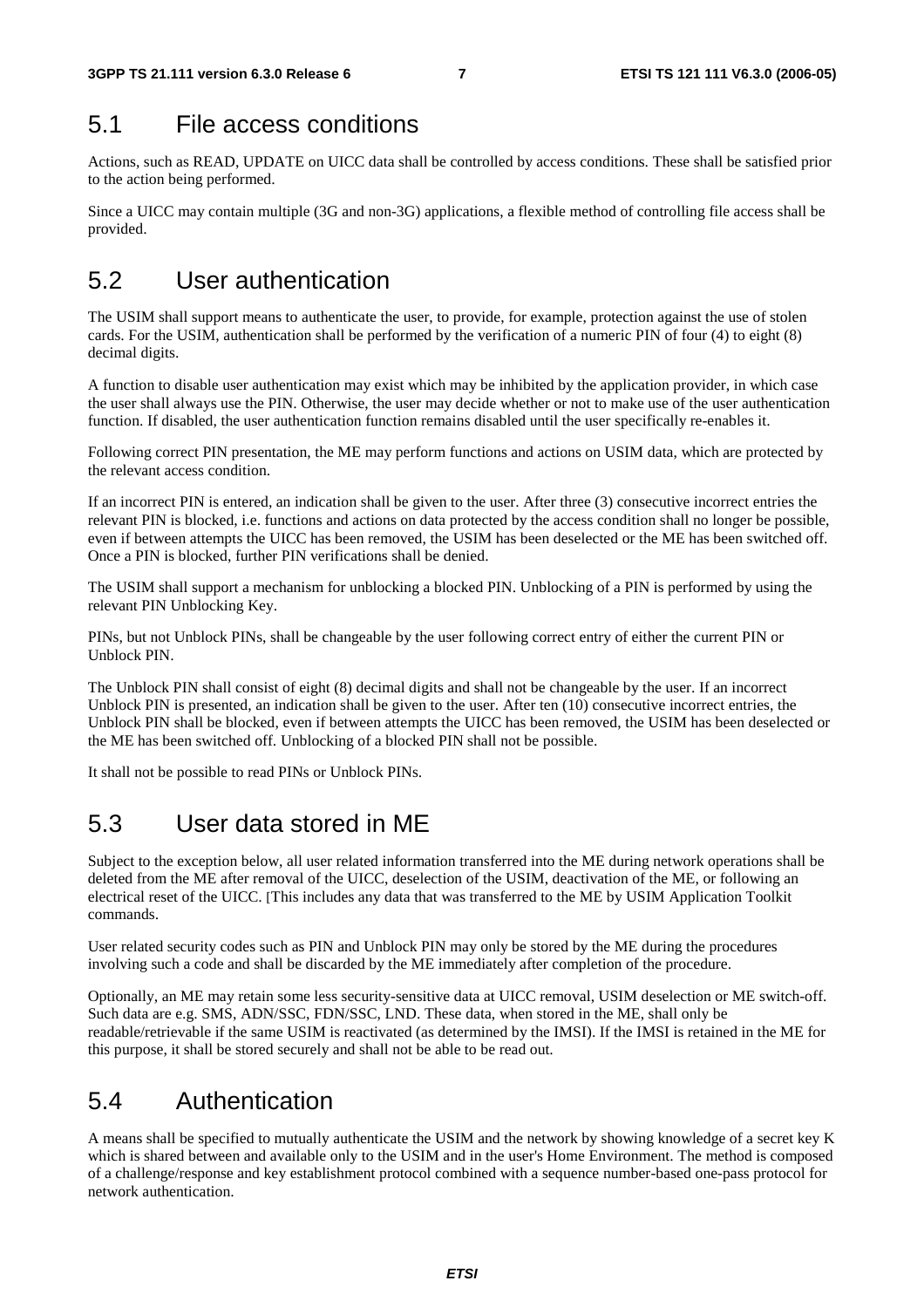### 5.5 Data integrity of signalling elements

Some signalling information elements are considered sensitive and must be integrity protected. An integrity function shall be applied on certain signalling information elements transmitted between the ME and the network.

The 3GPP Integrity Algorithm (UIA) is used with an Integrity Key (IK) to compute a message authentication code for a given message. The setting of IK is triggered by the authentication procedure. IK shall be stored on the USIM.

### 5.6 User identity confidentiality

A mechanism shall be specified to provide user identity confidentiality by means of a temporary identity.

### 5.7 Length of security parameters

In order to allow for enhancements of the security level in 3G, the following requirements shall be covered:

- all security-related parameters for 3G shall be accompanied by a length indicator;
- the USIM shall support variable-length security parameters.

If the USIM supports the GSM security mechanisms in addition to 3G security, fixed length security parameters according to TS 51.011 [8] shall be supported in addition.

### 6 Logical issues

#### 6.1 Application selection

In a multiapplication environment, a flexible application selection method is required. The application identifier defined in ETSI TS 101 220 [5] should be used for application selection. Direct application selection, including selection by partial DF name and the EF<sub>DIR</sub> concept of ISO/IEC 7816-4 [12] shall be followed. In particular, a mechanism for the ME and the UICC shall be specified in order to allow the user, when the ME is in idle mode, to select and activate one application amongst those which are available and supported by the ME (this will permit the user to choose, for instance, between 2 different USIM applications). At switch on, the last active USIM shall be automatically selected. The last active USIM shall be stored on the UICC. By default if there is no last active USIM defined in the UICC, the user shall be able to select the active USIM amongst those available on the UICC.

#### 6.2 Simultaneous access

A mechanism shall be specified for simultaneous access to several files or applications.

- 7 Service Requirements
- 7.1 Void

#### 7.2 Data transfer

A mechanism allowing highly secure transfer of applications and/or associated data to/from the UICC/USIM shall be specified in line with the requirements in 3G TS 22.101 [2]. This requires a secure transfer mechanism.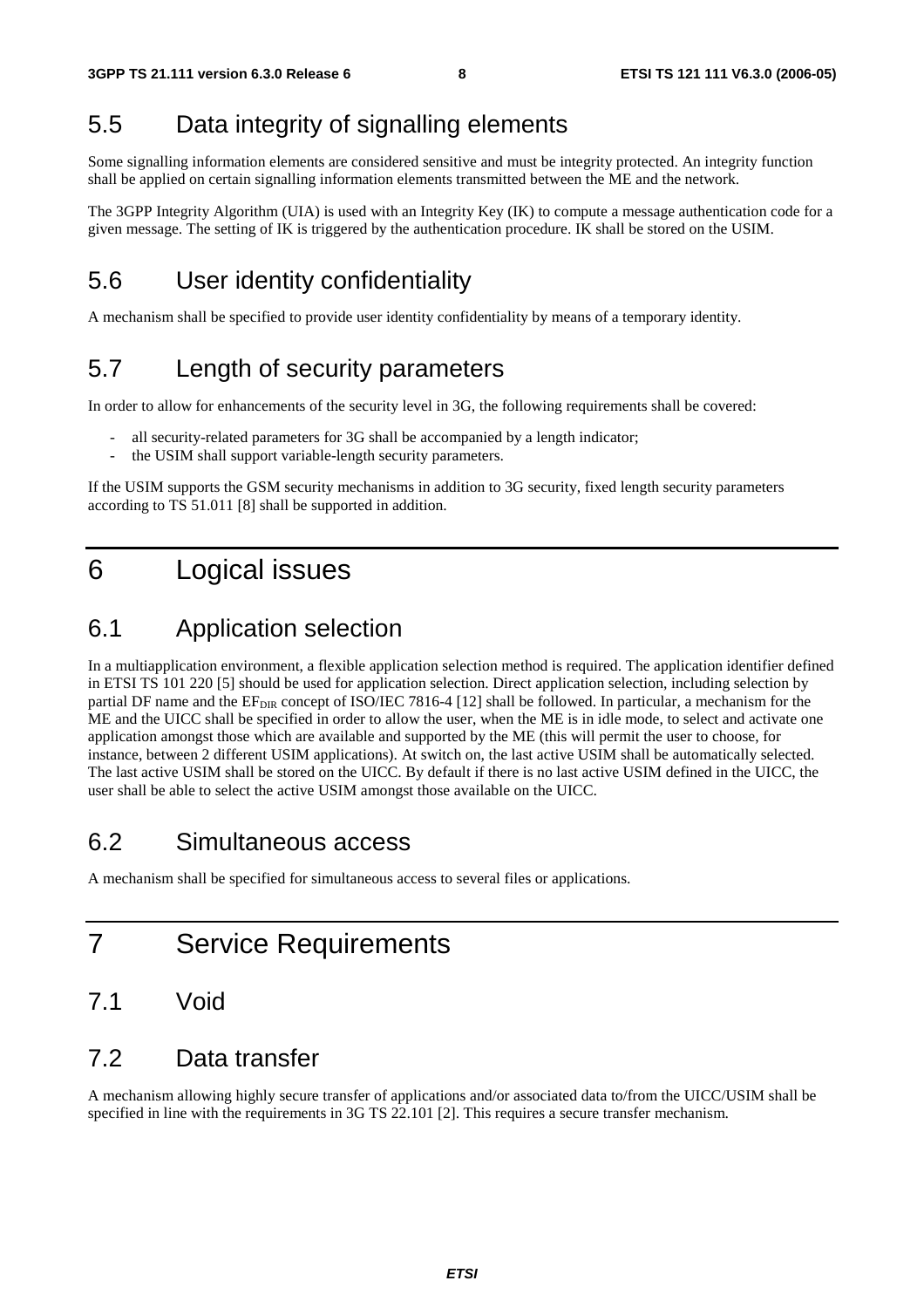### 7.3 Application execution environment

An application execution environment may exist on the UICC/USIM which includes functionality defined in 3G TS 31.111 [6].

### 7.4 Profile exchange

A mechanism for the ME, the USIM and the network to exchange service capabilities shall be specified. The following exchange of service capabilities may occur:

- ME services capabilities may be provided to the USIM/UICC;
- USIM/UICC services capabilities may be provided to the ME (and thus potentially to the network);
- network services capabilities may be provided to the USIM/UICC via the ME.

### 7.5 Version identification

A means for identification of the version of the USIM shall be provided.

8 Physical Characteristics

The physical characteristics shall be in accordance with the specifications in TS 31.101 [3].

- 8.1 Void
- 8.2 Void

### 9 Electrical characteristics and transmission protocols

Electronic signals and transmission protocols shall be in accordance with the specifications in TS 31.101.

The electrical specifications shall at least cover the 1.8V and 3V voltage ranges as specified in GSM 11.12 [9] and GSM 11.18 [10]. Lower voltages may be added in the future. 3G terminals shall not support 5V on the ME-UICC interface. Both ME and UICC shall support operational class indication as defined in ISO/IEC 7816-3 [11].

Both ME and UICC shall support at least two voltage classes.

Both UICC and ME shall support PPS as defined in ISO/IEC 7816-3 [11] with at least the values defined in GSM 11.11 [8].

The ME shall have the capabilities of initiating a warm reset as defined in ISO/IEC 7816-3 [11]. The UICC shall support warm reset as defined in ISO/IEC 7816-3 [11].

NOTE: The warm reset is used during a session when there is a need to restart the USIM due to internal modifications of data caused by user actions or network data downloading.

The UICC may indicate in the ATR to the warm reset that the specific mode is entered automatically, using the parameters that were used prior to the warm reset. In case of a cold reset, the UICC shall enter the negotiable mode.

In addition to the T=0 protocol which is mandatory for the UICC and the ME, the T=1 protocol shall be mandatory for the ME. It is optional for the UICC.

The speed enhancement as specified in GSM 11.11 [8] shall be supported by both the ME and the UICC.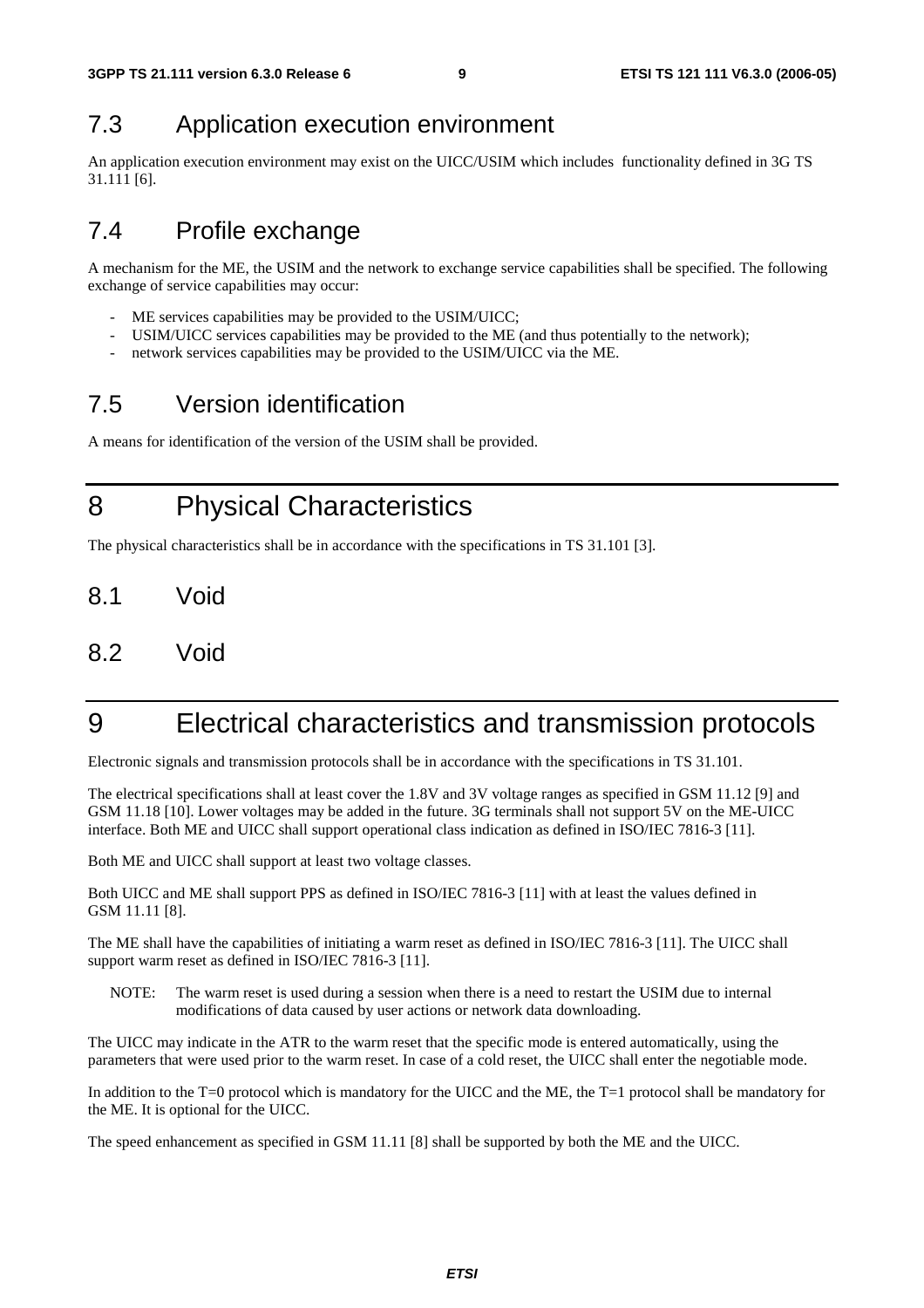#### 9.1 Void

### 10 Contents of the Elementary Files

#### 10.1 USIM information storage requirements

The USIM shall contain information elements for 3G network operations. The USIM may contain information elements related to the subscriber, 3G services and home environment or service provider related information.

The UICC shall provide storage capability for the following:

- UICC related information:
	- IC card identification: a number uniquely identifying the UICC and the card issuer;
	- Preferred language(s);
	- Directory of applications.
	- USIM related information:
		- Administrative information: indicates mode of operation of the USIM, e.g. normal, type approval;
		- USIM service table: indicates which optional services are provided by the USIM;
		- IMSI:
		- Language indication;
		- Location information:
		- Cipher key (Kc) and cipher key sequence number;
		- Access control class(es);
		- Forbidden PLMNs;
		- Ciphering Key for GPRS;
		- GPRS location information:
		- Cell Broadcast related information:
		- Emergency call codes;
		- Phone numbers (ADN, FDN, SDN);
		- Short messages and related parameters;
		- Capability and Configuration parameters;
		- Higher Priority PLMN search period;
		- list of carrier frequencies to be used for cell selection.
	- Information accessible to the USIM and other applications:
		- ADN.

In addition, the USIM shall manage and provide storage for the following information in accordance with the security requirements of clause 5:

- PIN:
- PIN enabled/disabled indicator;
- PIN error counter:
- Unblock PIN;
- Unblock PIN error counter;
- Data integrity keys;
- Subscriber authentication keys.

#### 10.2 Phone Book

A Phone Book entry consists of a record in an ADN file and, optionally, additional records which are placed in different EFs. In the latter case, a mechanism shall be defined to link all records in the same Phone Book entry. These features shall be supported by the ME while their support by the UICC is optional.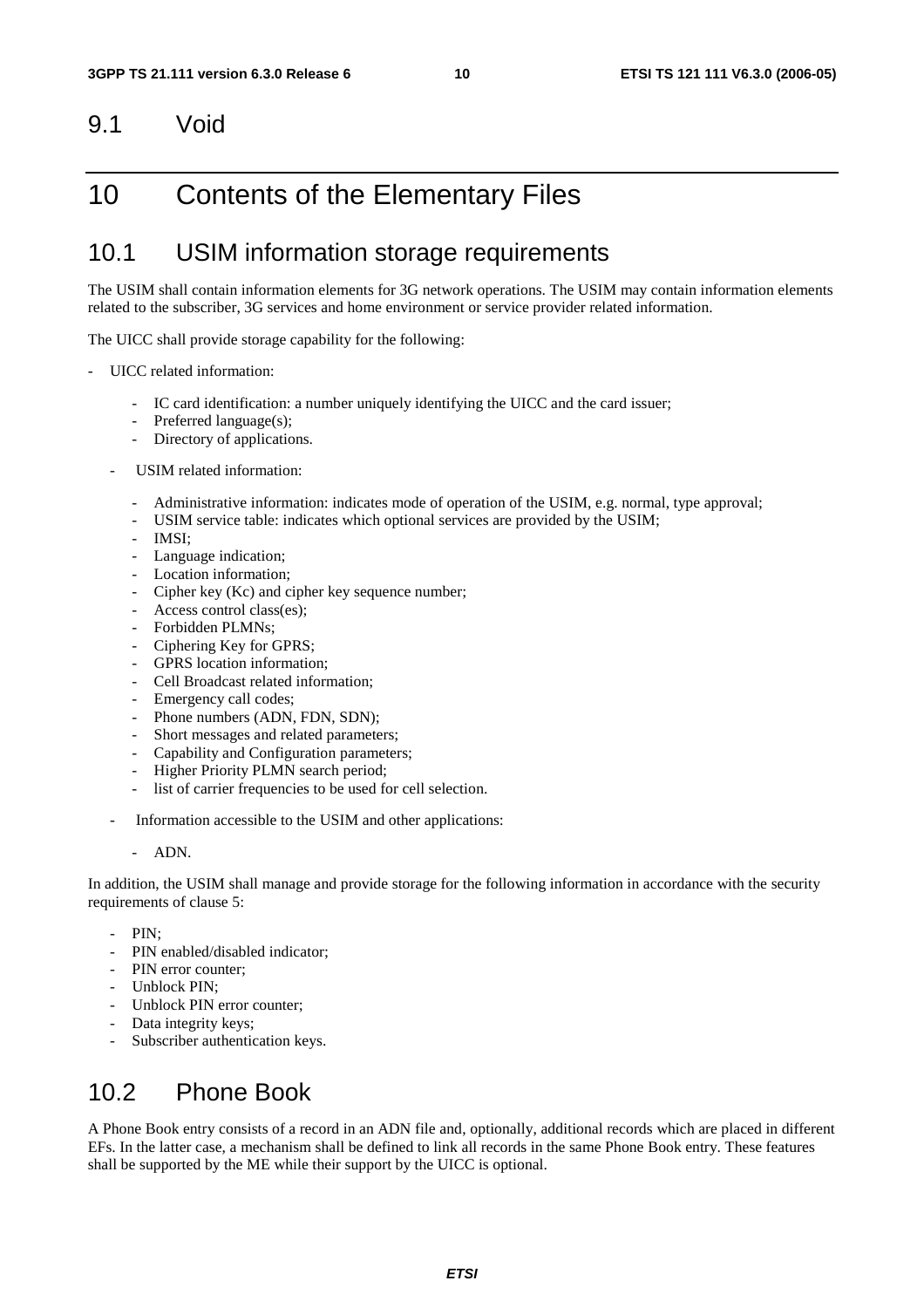#### 10.2.1 Support of two name fields per entry

The support of two name fields per entry shall be specified to allow, for example, for two different representations of the same name (for example, in Japanese characters and in Latin characters).

#### 10.2.2 Support of multiple phone numbers per entry

The support of multiple phone numbers per entry shall be specified, for example, office, home, fax, mobile or pager. In addition to that, information for identifying those attributes are needed.

#### 10.2.3 Support of email address

The support of email addresses linked to Phone Book entries shall be specified. In addition to that, information for identifying these addresses is needed.

#### 10.2.4 Support of user definable groupings

The specification shall support the grouping of Phone Book entries into groups defined by the user, for example, business and private.

#### 10.2.5 Support of hidden entries

The specification shall support means of marking Phone Book entries as "hidden".

#### 10.2.6 Number of entries

The specification shall support storage of at least 500 entries.

#### 10.2.7 Void

#### 10.3 Storage of call details

The specification shall support provision of storage for call detail information. The call detail information consists of the following attributes:

mobile terminated calls:

 calling party number, date and time, calling party's name and status of call (i.e. answered or missed), duration;

- mobile originated calls: called party number, date and time, called party's name and duration;
- accumulated duration of preceding calls, separately for mobile originated and mobile terminated calls.

Call detail attributes are optional. A value to mark them as "undefined" shall be available.

NOTE 1: The calling/called party's name may be available from the Phone Book.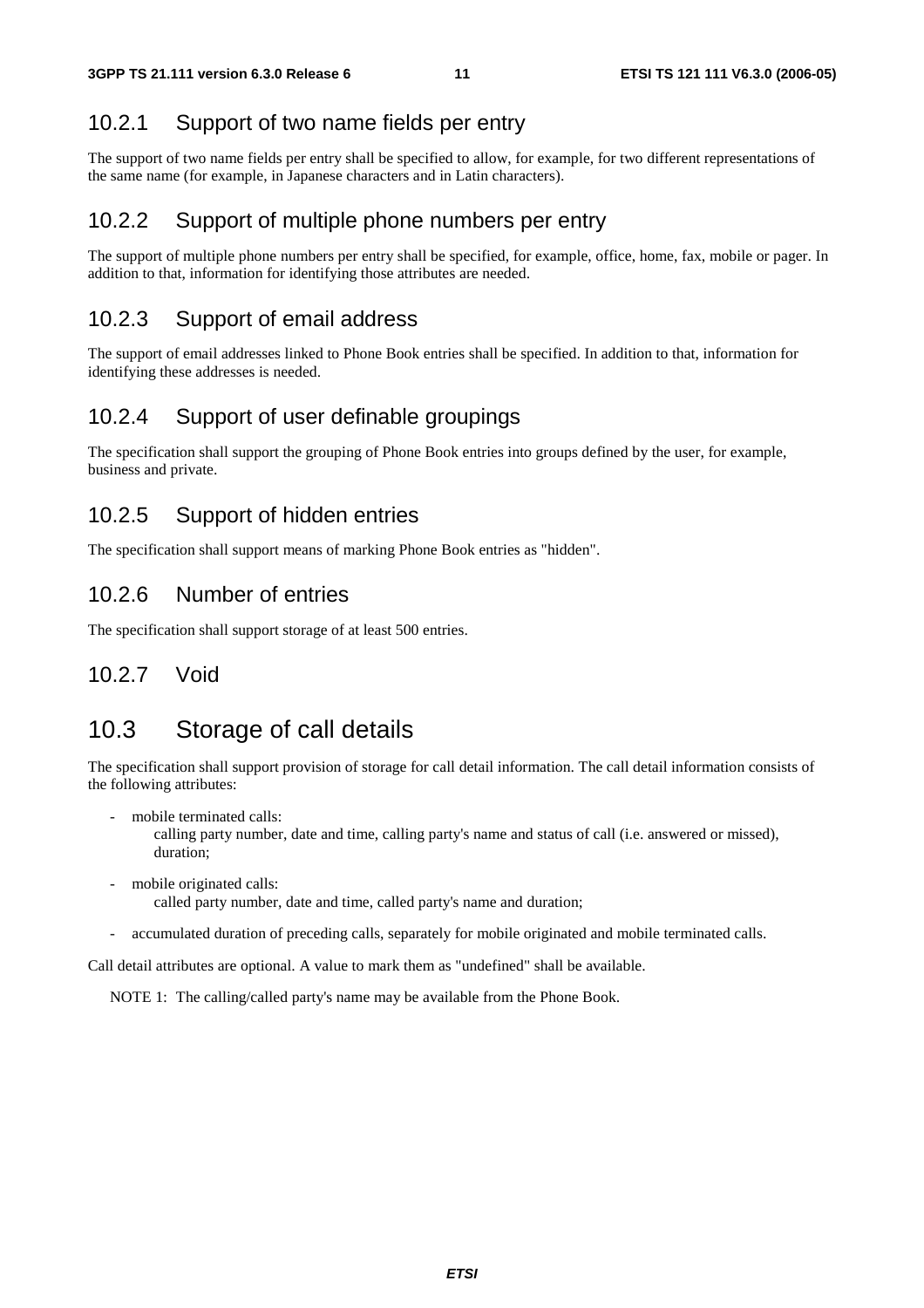## 11 3G/GSM interworking

#### 11.1 Void

#### 11.2 3G subscribers in a GSM network

3G 22.101 [2] requires that UMTS shall provide some mechanisms which permit UMTS subscribers to roam easily onto pre-UMTS systems and access the services.

Thus, the specification shall allow the UICC to be used with a dual mode (GSM/ 3G) ME and a GSM ME for the provision of GSM service.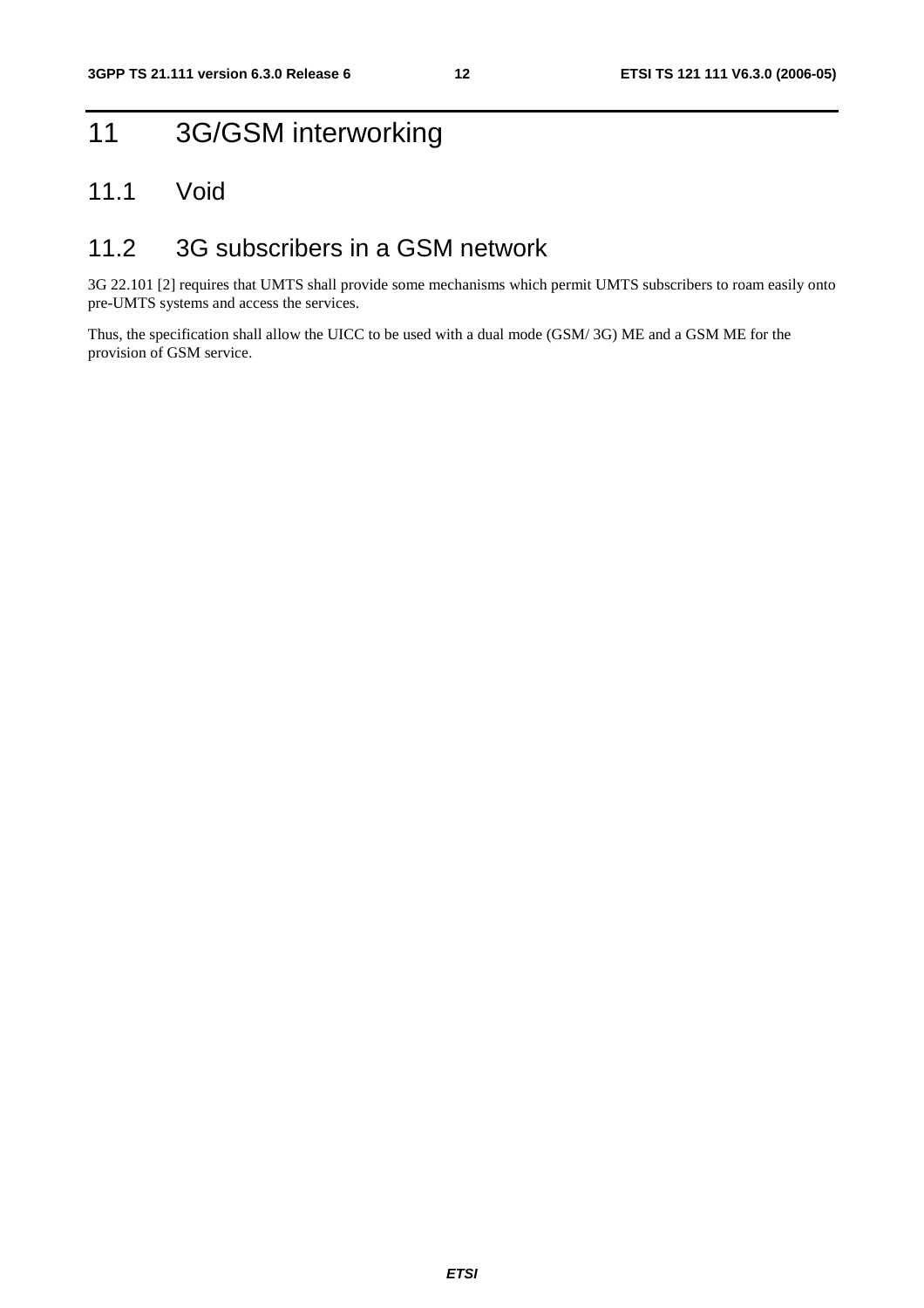# Annex A (Informative): Change history

The table below indicates all change requests that have been incorporated into the present document since it was initially approved by 3GPP TSG-T.

| <b>Change history</b> |              |                 |           |     |     |                                                                                                                  |       |            |
|-----------------------|--------------|-----------------|-----------|-----|-----|------------------------------------------------------------------------------------------------------------------|-------|------------|
| Date                  | TSG#         | <b>TSG Doc.</b> | <b>CR</b> | Rev | Cat | Subject/Comment                                                                                                  | Old   | <b>New</b> |
| 1999-06               | TP-03        | TP-99085        |           |     |     | Draft specification first approved at TSG-T #3                                                                   | 2.0.0 | 3.0.0      |
| 1999-12               | TP-06        | TP-99255        | 001       |     | D   | References to new specifications and editorial changes                                                           | 3.0.0 | 3.0.1      |
| 2000-04               | TP-07        | TP-000017       | 002       |     | F   | Location of the UIA (3GPP integrity algorithm) aligned                                                           | 3.0.1 | 3.1.0      |
|                       |              |                 |           |     |     | with 33.102                                                                                                      |       |            |
| 2000-07               | TP-08        | TP-000097       | 003       |     | F   | Clarification of USIM application selection                                                                      | 3.1.0 | 3.2.0      |
|                       |              | TP-000097       | 004       |     | F   | Alignment with 33.102: removal of Enhanced User<br>Identity Confidentiality (EUIC) from R99                      |       |            |
| 2000-10               | TP-09        | TP-000150       | 005       |     | F   | Partial AID selection requirements                                                                               | 3.2.0 | 3.3.0      |
| 2001-03               | <b>TP-11</b> |                 |           |     |     | Issued as version 4.0.0 in order to create a complete set                                                        | 3.3.0 | 4.0.0      |
|                       |              |                 |           |     |     | of specifications for release 4. The contents of version<br>4.0.0 are identical to the contents of version 3.3.0 |       |            |
| 2002-06               | TP-16        |                 |           |     |     | Issued as version 5.0.0 in order to create a complete set                                                        | 4.0.0 | 5.0.0      |
|                       |              |                 |           |     |     | of specifications for release 5. The contents of version<br>5.0.0 are identical to the contents of version 4.0.0 |       |            |
| 2002-09               | <b>TP-17</b> | TP-020208       | 009       |     | A   | Clarification on the use of the USIM and the SIM                                                                 | 5.0.0 | 5.1.0      |
|                       |              |                 |           |     |     |                                                                                                                  |       |            |
| 2004-03               | TP-23        | TP-040023       | 010       |     | C   | Update with respect to the third form factor and removal                                                         | 5.1.0 | 6.0.0      |
|                       |              |                 |           |     |     | of an unused reference                                                                                           |       |            |
| 2004-06               | <b>TP-24</b> | TP-040100       | 011       |     | D   | Release 6 alignment                                                                                              | 6.0.0 | 6.1.0      |
| 2005-06               | CT-28        | CP-050136       | 015       |     | A   | ISO/IEC 7816-Series Revision                                                                                     | 6.1.0 | 6.2.0      |
| 2006-05               | CT-32        | CP-060349 0017  |           |     | F   | Review of TS 21.111, USIM and IC Card Requirements                                                               | 6.2.0 | 6.3.0      |